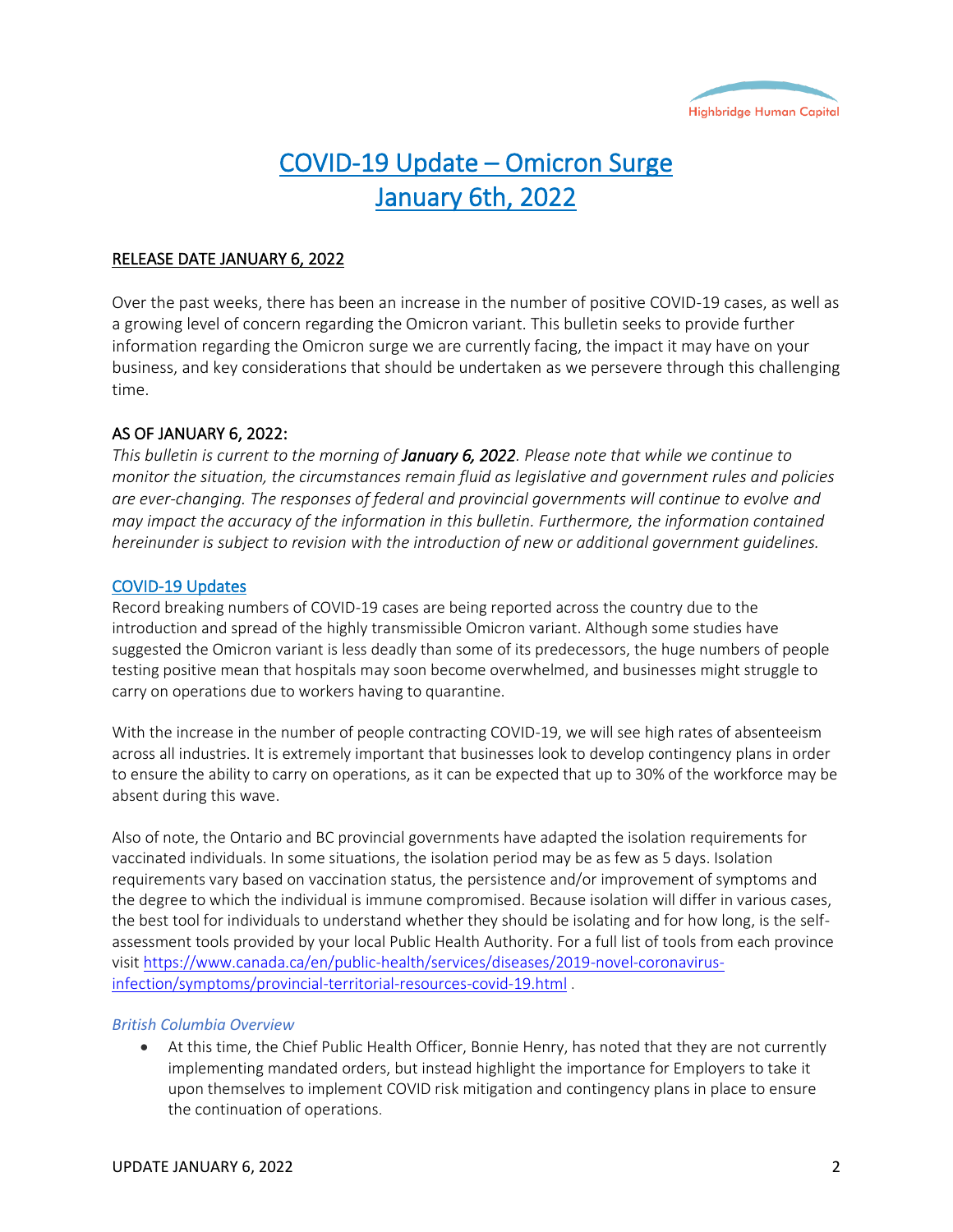

- The BC government has pushed the return to school for most students to Jan. 10 to allow more time for health and safety planning.
- Bonnie Henry noted that the government is currently working with WorkSafe BC to ensure workers are protected within their workplace.
- As self-isolation requirements have changed, individuals are encouraged to utilize the BC [COVID-](https://bc.thrive.health/covid19/en)[19 Self-Assessment Tool](https://bc.thrive.health/covid19/en) for guidance regarding next steps for their specific situation.

#### *Ontario Overview*

- The Ontario Government has announced that the province will be returning to a [modified Step 2](https://news.ontario.ca/en/release/1001394/ontario-temporarily-moving-to-modified-step-two-of-the-roadmap-to-reopen)  [of the Reopening Plan.](https://news.ontario.ca/en/release/1001394/ontario-temporarily-moving-to-modified-step-two-of-the-roadmap-to-reopen) The new measures include, but are not limited to:
	- o Social gatherings limited to five people indoors and 10 people outdoors;
	- o Organized public events limited to five people indoors;
	- o Businesses and organizations required to ensure employees work remotely unless the nature of their work requires on-site;
	- o Indoor dining at restaurants, bars and other similar establishments is closed. Outdoor dining with restrictions, takeout, drive-through and delivery are allowed;
	- o Retail stores limited to 50 per cent capacity. Shopping malls will require physical distancing in lineups and food courts will be closed; and
	- o Indoor meeting and event spaces are closed with limited exceptions.
- Schools will remain closed with students switched to remote learning starting on Jan. 5 until at least Jan. 17.
- The Ontario government has introduced the new [Ontario Business Costs Rebate Program](https://www.ontario.ca/page/businesses-get-help-covid-19-costs) to support many of the businesses that are most impacted by public health measures in response to the Omicron variant.
- Currently in Ontario, due to the supply shortage of PCR tests, there is new criteria for testing:
	- o PCR tests are prioritized for individuals with underlying risk factors and/or in high risk settings;
	- o Rapid antigen tests are available for people with lower risk;
	- o Postive rapid antigen tests do not need a confirmatory PCR test; and
	- o Regardless of eligibility or accessibility of testing, symptomatic individuals are required to fulfill the self-isolation.
- As self-isolation and testing requirements have changed, individuals are encouraged to utilize the Ontario [COVID-19 self-assessment](https://covid-19.ontario.ca/self-assessment/) for guidance regarding next steps for their specific situation.

# What should businesses be doing now?

The BC and Ontario Governments have prompted business leaders to prepare for the impact of the Omicron surge, and the increase in worker absences, on their operations. Employers should be working to develop contingency plans as it is anticipated that as much as a third of the workforce may become ill with COVID-19. Preventative measures should be implemented to the greatest degree possible, by revisiting and reestablishing both COVID-19 safety plans and worker isolation policies. Now is the time to proactively prepare and implement the layers of prevention available to ensure operational continuity, despite absences.

#### *COVID-19 Safety Plans*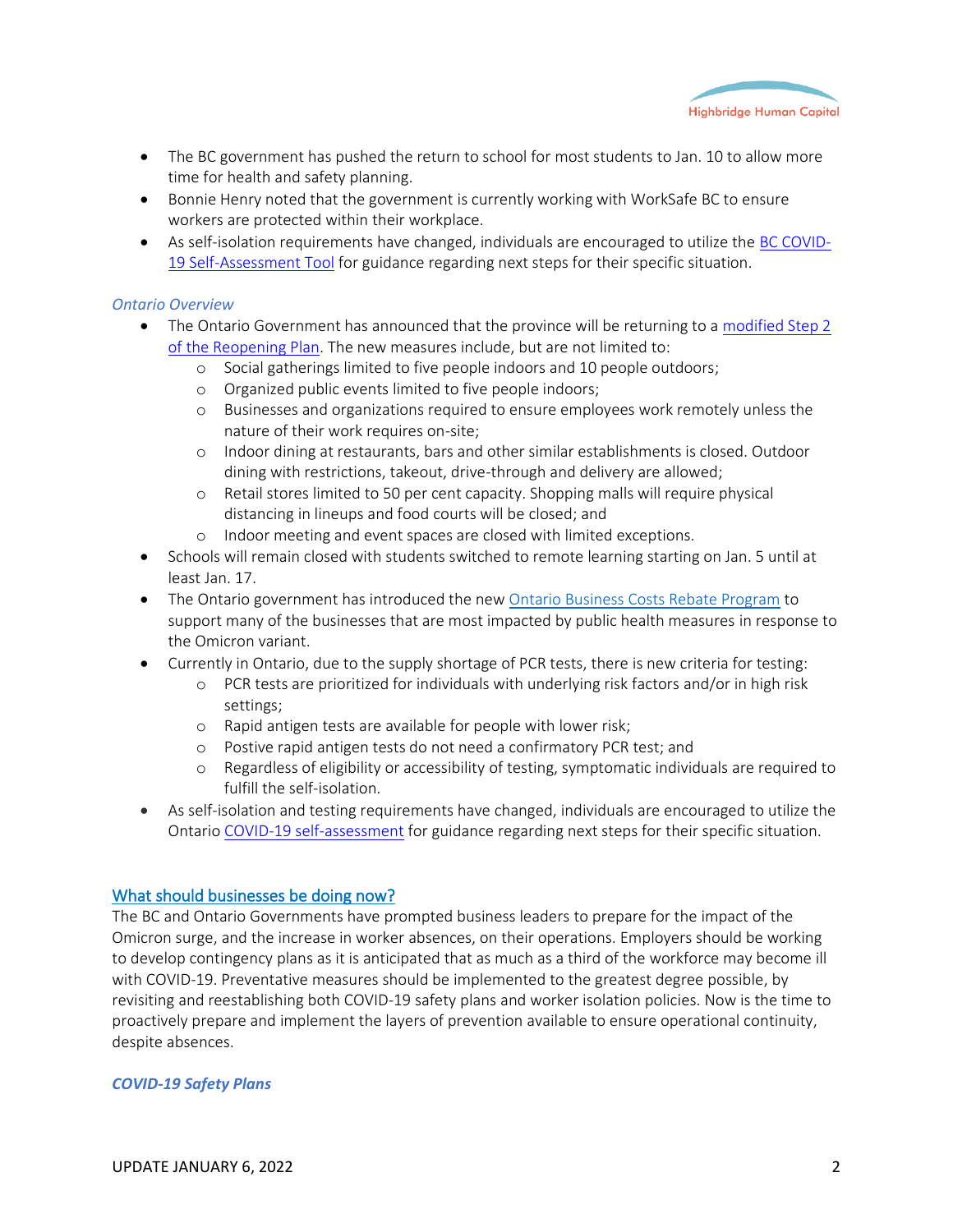

As we have learned over the course of the pandemic, the prevention and risk mitigation of COVID-19 infection and spread is focussed on a layered approach. Each layer of protection is important, as no layer of protection is 100% effective on its own.

Employers should focus on activating all layers of prevention available for implementation to keep businesses operating despite increased absenteeism. This approach involves both preventative planning and contingency planning.

# *Preventative Measures*

- One of the most effective preventative measures for workplaces is to ensure all workers (that are able to) work remotely and do not come to the workplace.
- Ensure you are providing an appropriate amount of space for workers and customers.
	- o Facilitate this by:
		- Reminding and reinforcing space requirements (at least 6ft).
		- Staggering start times and breaks.
		- **■** Implementing capacity limits.
- Ventilate the workplace as best as possible to increase the circulation of fresh air.
- Implement protective barriers wherever possible.
- Implement appropriate PPE protocols
	- o Use of three-layer masks is recommended
- Ensure there is time and resources available for frequent hand hygiene throughout the workplace.
- Do not attend gatherings, no matter how small.
- Do not go to work if you have symptoms.
- If available, employers should review the sector specific preventative measures applicable to their industry.
	- o <https://www.ontario.ca/page/covid-19-workplace-health-safety>
	- o <http://www.bccdc.ca/health-info/diseases-conditions/covid-19/employers-businesses>

# *Contigency Plan Considerations*

- Take account of the skills your workers have, and identify who can step in to fill roles, if required.
- Cross-train employees.
	- o Consider what positions and/or skills are critical to business continuity and competitive advantage.
- Plan for various scenarios and stages.
	- o If your business has 10% of staff absent? 30% of staff absent?
	- o What specific skills are required onsite? Who may be able to back fill?
- Voluntary vaccine disclosure.
	- o Declaration of vaccine status can help in assessing the risk within your workplace.

# Vaccination and the Workplace

It has been reported that COVID-19 vaccines are expected to protect against severe illness, hospitalizations, and deaths due to infection with the Omicron variant. However, breakthrough infections in people who are fully vaccinated are likely to occur. With other variants, like Delta, vaccines have remained effective at preventing severe illness, hospitalizations, and death. The recent emergence of Omicron further emphasizes the importance of vaccination and boosters.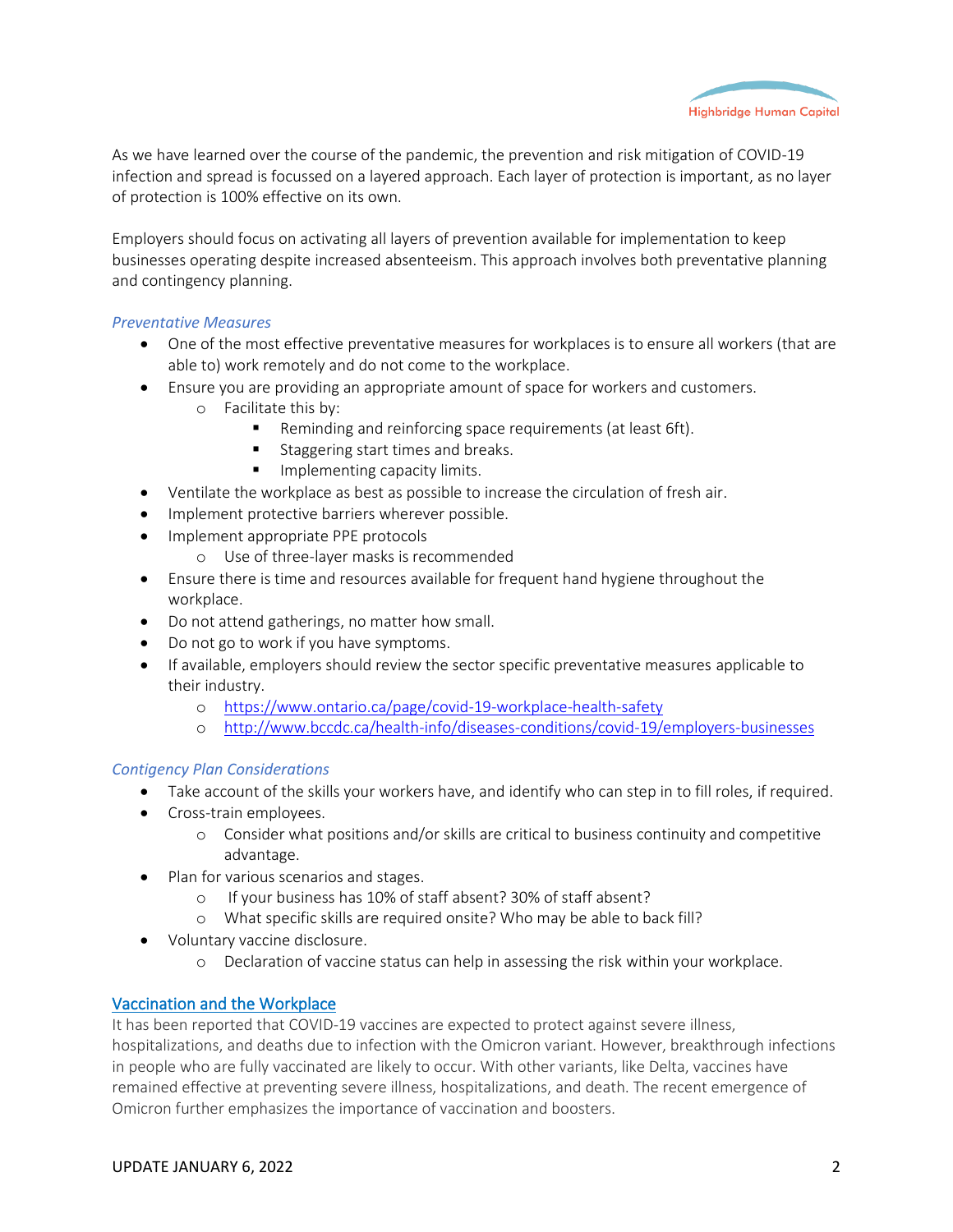

It is strongly encouraged that Employers support and promote their employees in getting vaccinated to better protect themselves, as well as their coworkers, families and the community.

# *Is a vaccination policy right for your workplace?*

When contemplating whether a vaccination policy is right for your organization, there are many factors to consider including balancing employee privacy, risk mitigation, and workforce planning. There are varying degrees of vaccination policies that may be considered including vaccine encouragement, vaccination status disclosure (voluntary or required), and a vaccination mandate. Mandating vaccines within the workplace is a delicate and complex matter. At this time, this approach is typically reserved for work environments in which it is not possible to implement other preventative measures or for workplaces that are in contact with a vulnerable population.

A voluntary vaccination disclosure policy may be considered for individuals that are reporting into the workplace so that employers are able to understand, mitigate and plan for the degree of risk within their workplace.

In all cases, careful consideration should be made before implementing a vaccination policy, including:

- the nature of your work,
- the workplace,
- available risk mitigation measures, and
- protecting the privacy of your workers.

# Employees Requiring Time-off - Leaves and Benefits

Workers have a variety of supports available to them through the federal and provincial governments. Below we have provided examples of the available supports, however this is not an exhaustive list. Please see the Helpful Resources list below for a full overview of supports.

#### *Ontario*

The Ontario ESA provides workers with two infectious disease emergency leaves relating to COVID-19.

- Paid infectious disease emergency leave
	- $\circ$  Employees may be eligible for up to 3 days of paid infectious disease emergency leave. Paid infectious disease emergency leave is available for certain reasons related to COVID-19, including getting vaccinated.
- Unpaid infectious disease emergency leave
	- o There is no specified limit to the number of days an employee can be on unpaid infectious disease emergency leave.

#### *British Columbia*

The BC ESA now provides paid and unpaid sick days, 3 hours of paid leave for individuals to be vaccinated, and unpaid COVID-19 leave.

- Paid and Unpaid Sick Days
	- o As of January 1, 2022, the BC ESA provides worker with 5 paid sick days which will be in addition to the 3 days of unpaid sick leave previously provided by the Employment Standards Act, which provides up to 3 days of unpaid, job-protected leave each year to workers that can't work due to personal illness or injury.